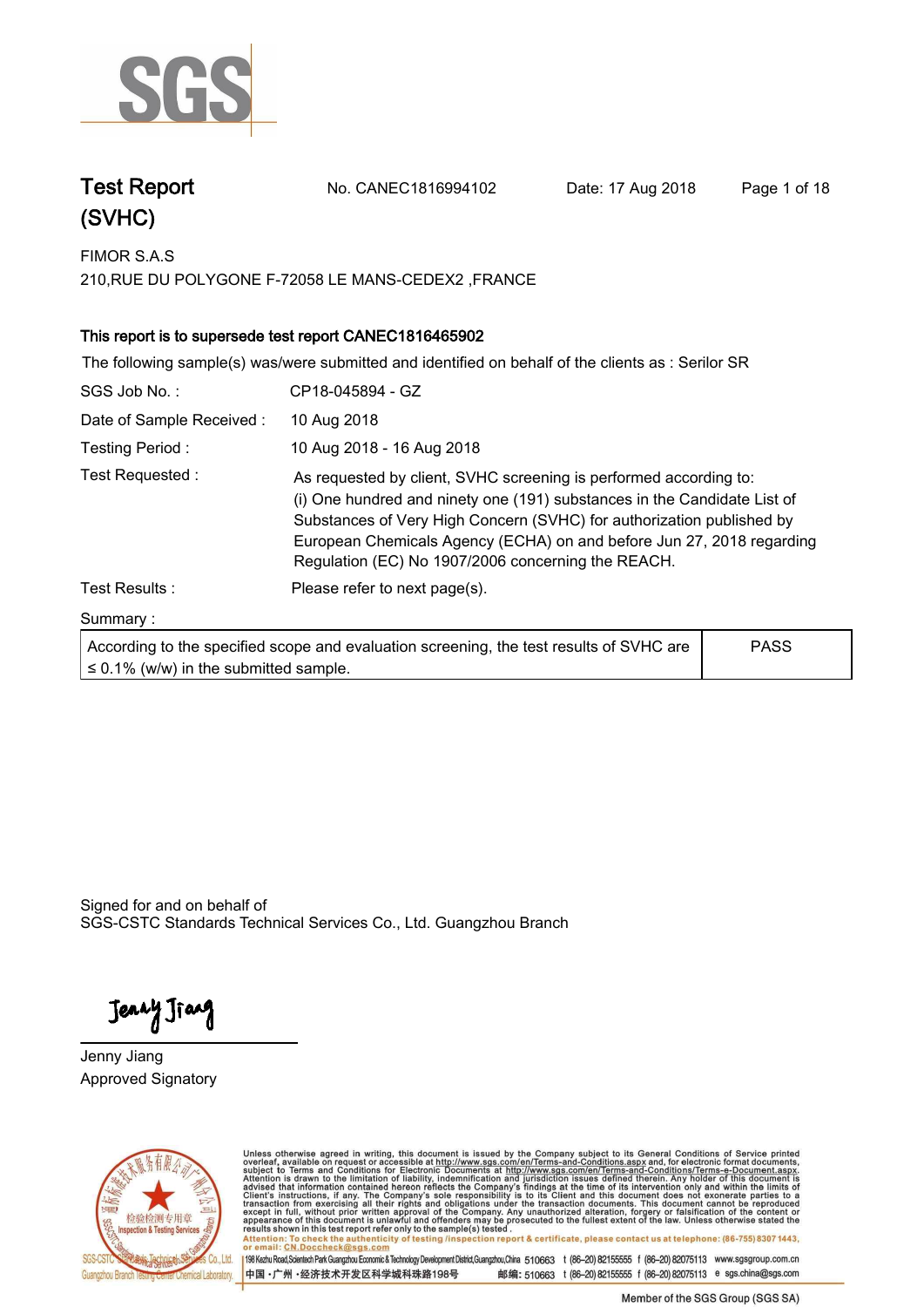

**Test Report. No. CANEC1816994102 Date: 17 Aug 2018. Page 2 of 18.**

#### **Remark :.**

 **(1) The chemical analysis of specified SVHC is performed by means of currently available analytical techniques against the following SVHC related documents published by ECHA: http://echa.europa.eu/web/guest/candidate-list-table** 

 **These lists are under evaluation by ECHA and may subject to change in the future.** 

#### **(2) Concerning article(s):**

 **In accordance with Regulation (EC) No 1907/2006, any EU producer or importer of articles shall notify ECHA, in accordance with paragraph 4 of Article 7, if a substance meets the criteria in Article 57 and is identified in accordance with Article 59(1) of the Regulation, if (a) the substance in the Candidate List is present in those articles in quantities totaling over one tonne per producer or importer per year; and (b) the substance in the Candidate List is present in those articles above a concentration of 0.1% weight by weight (w/w).** 

 **Article 33 of Regulation (EC) No 1907/2006 requires supplier of an article containing a substance meeting the criteria in Article 57 and identified in accordance with Article 59(1) in a concentration above 0.1% weight by weight (w/w) shall provide the recipient of the article with sufficient information, available to the supplier, to allow safe use of the article including, as a minimum, the name of that substance in the Candidate List.** 

 **SGS adopts the ruling of the Court of Justice of the European Union on the definition of an article under REACH unless indicated otherwise. Detail explanation is available at the following link:** 

 **http://www.sgs.com/-/media/global/documents/technical-documents/technical-bulletins/sgs-crs position-statement-on-svhc-in-articles-a4-en-16-06.pdf?la=en** 

 **(3) Concerning material(s):** 

 **Test results in this report are based on the tested sample. This report refers to testing result of tested sample submitted as homogenous material(s). In case such material is being used to compose an article, the results indicated in this report may not represent SVHC concentration in such article. If this report refers to testing result of composite material group by equal weight proportion, the material in each composite test group may come from more than one article.** 

 **If the sample is a substance or mixture, and it directly exports to EU, client has the obligation to comply with the supply chain communication obligation under Article 31 of Regulation (EC) No. 1907/2006 and the conditions of Authorization of substance of very high concern included in the Annex XIV of the Regulation (EC) No. 1907/2006.** 

#### **(4) Concerning substance and preparation:**

 **If a SVHC is found over 0.1% (w/w) and/or the specific concentration limit which is set in Regulation (EC) No 1272/2008 and its amendments, client is suggested to prepare a Safety Data Sheet (SDS) against the SVHC to comply with the supply chain communication obligation under Regulation (EC) No 1907/2006, in which:** 



Unless otherwise agreed in writing, this document is issued by the Company subject to its General Conditions of Service printed overleaf, available on request or accessible at http://www.sgs.com/en/Terms-and-Conditions.asp Attention: To check the authenticity of testing /inspection report & certificate, please contact us at telephone: (86-755) 8307 1443,<br>or email: CN.Doccheck@sgs.com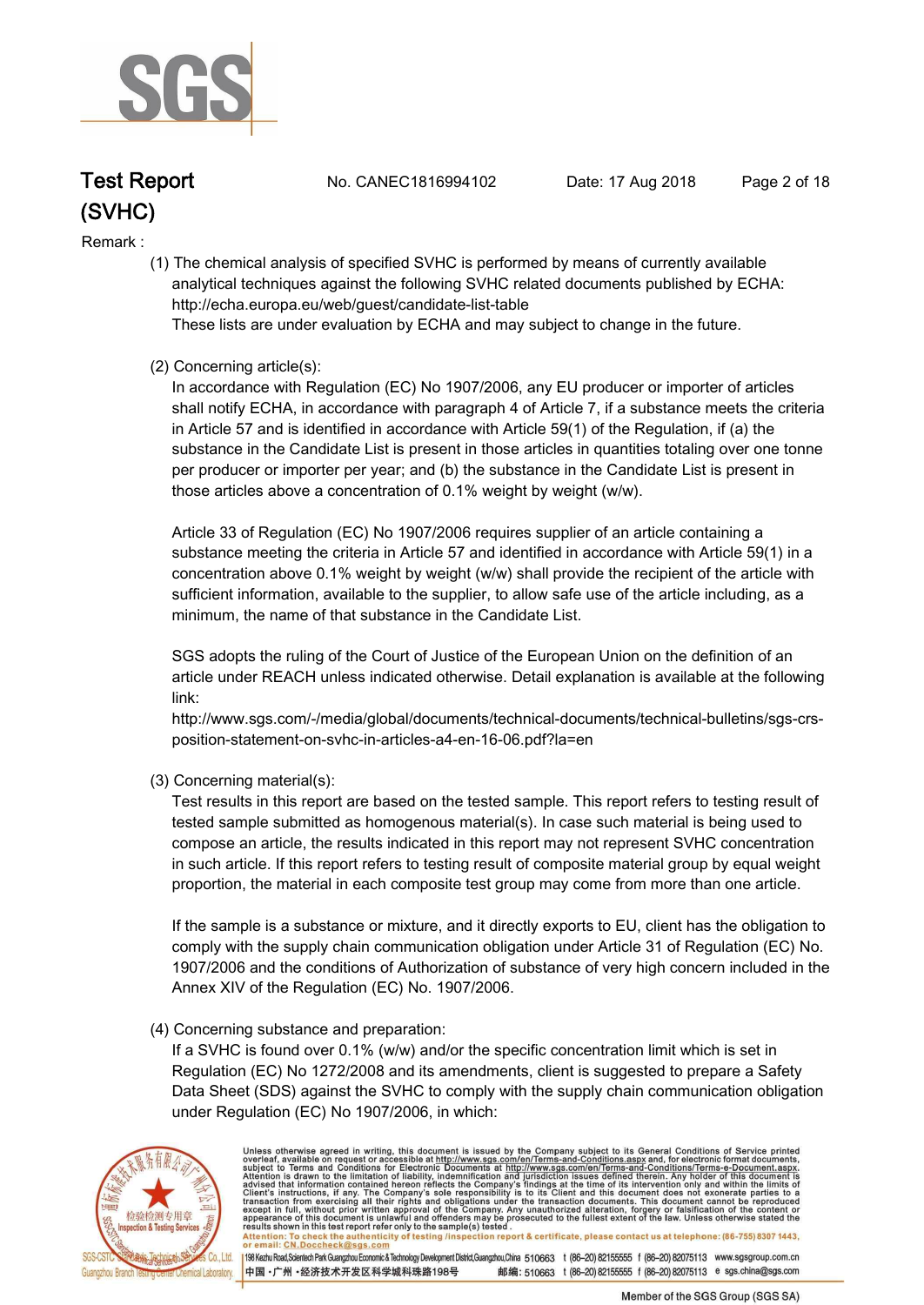

**Test Report. No. CANEC1816994102 Date: 17 Aug 2018. Page 3 of 18.**

 **- a substance that is classified as hazardous under the CLP Regulation (EC) No 1272/2008.** 

 **- a mixture that is classified as hazardous under the CLP Regulation (EC) No 1272/2008, when it contains a substance with concentration equal to, or greater than the classification limit as set in Regulation (EC) No. 1272/2008; or** 

 **- a mixture is not classified as hazardous under the CLP Regulation (EC) No 1272/2008, but contains either:** 

 **(a) a substance posing human health or environmental hazards in an individual concentration of ≥ 1 % by weight for mixtures that are solid or liquids (i.e., non-gaseous mixtures) or ≥ 0.2 % by volume for gaseous mixtures; or** 

 **(b) a substance that is PBT, or vPvB in an individual concentration of ≥ 0.1 % by weight for mixtures that are solid or liquids (i.e., non-gaseous mixtures); or** 

 **(c) a substance on the SVHC candidate list (for reasons other than those listed above), in an individual concentration of ≥ 0.1 % by weight for non-gaseous mixtures; or** 

 **(d) a substance for which there are Europe-wide workplace exposure limits.**

 **(5) If a SVHC is found over the reporting limit, client is suggested to identify the component which contains the SVHC and the exact concentration of the SVHC by requesting further quantitative analysis from the laboratory.** 

#### **Test Sample :.**

**Sample Description :.**

| Specimen No. | <b>SGS Sample ID</b> | <b>Description</b> |  |
|--------------|----------------------|--------------------|--|
|--------------|----------------------|--------------------|--|

**SN1. CAN18-169941.001 Green soft matetrial w/ black printing.**

#### **Test Method :.**

**SGS In-House method- GZTC CHEM-TOP-092-01, GZTC CHEM-TOP-092-02, Analyzed by ICP-OES, UV-VIS, GC-MS, HPLC-DAD/MS and Colorimetric Method..**



Unless otherwise agreed in writing, this document is issued by the Company subject to its General Conditions of Service printed overleaf, available on request or accessible at http://www.sgs.com/en/Terms-and-Conditions.asp Attention: To check the authenticity of testing /inspection report & certificate, please contact us at telephone: (86-755) 8307 1443,<br>or email: CN.Doccheck@sgs.com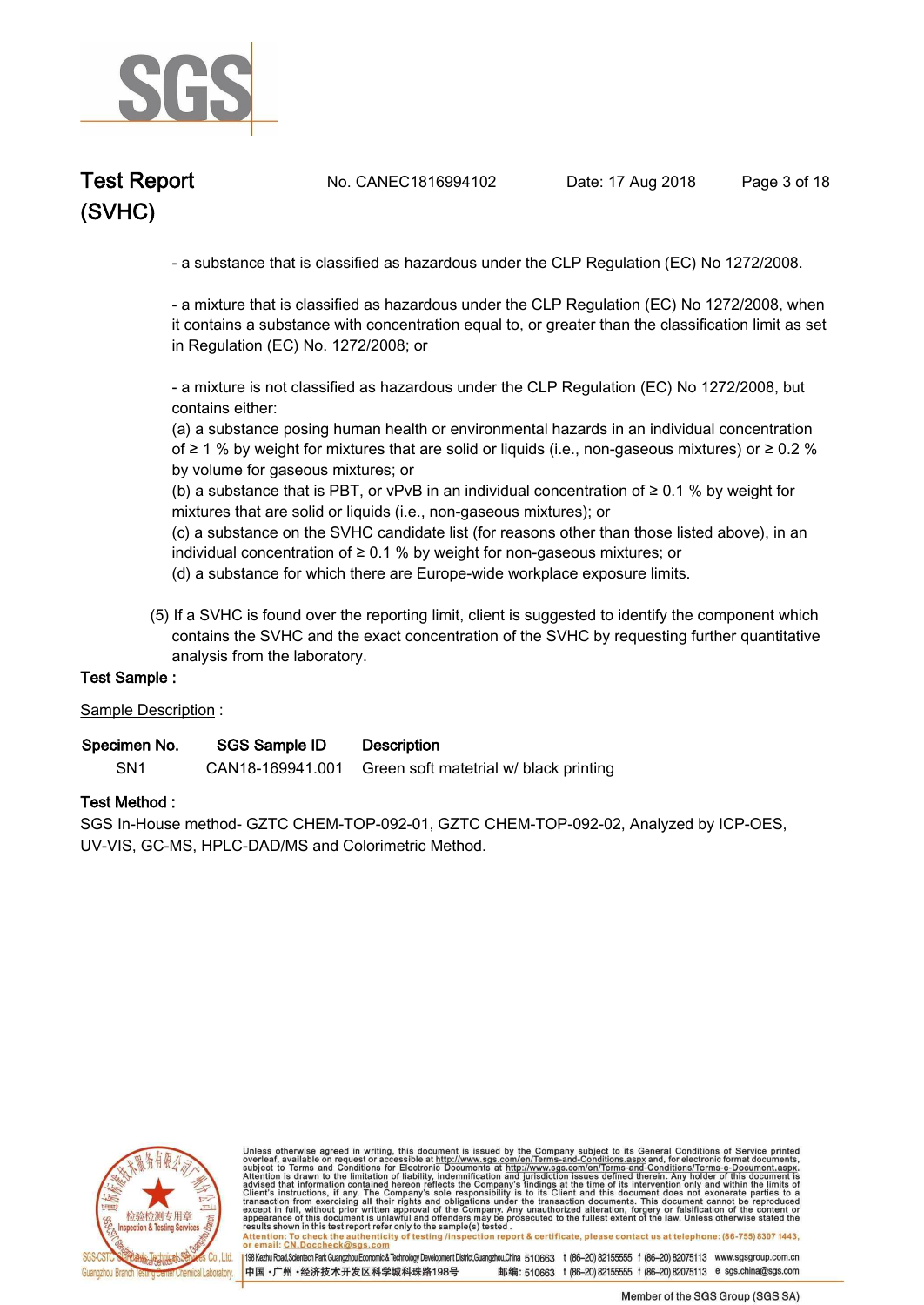

**Test Report. No. CANEC1816994102 Date: 17 Aug 2018. Page 4 of 18.**

### **Test Result: (Substances in the Candidate List of SVHC)**

|                          | Batch  Substance Name             | CAS No.                  | 001<br>Concentration (%) | (% )<br>Ð<br>ПL. |
|--------------------------|-----------------------------------|--------------------------|--------------------------|------------------|
| $\overline{\phantom{0}}$ | All tested SVHC in candidate list | $\overline{\phantom{a}}$ | ΝC                       | $\sim$           |



Unless otherwise agreed in writing, this document is issued by the Company subject to its General Conditions of Service printed<br>overleaf, available on request or accessible at http://www.sgs.com/en/Terms-and-Conditions.asp results shown in this test report refer only to the sample(s) tested .<br>Attention: To check the authenticity of testing /inspection report & certificate, please contact us at telephone: (86-755) 8307 1443,<br>or email: <u>CN.Doc</u>

198 Kezhu Road,Scientech Park Guangzhou Economic & Technology Development District,Guangzhou,China 510663 t (86-20) 82155555 f (86-20) 82075113 www.sgsgroup.com.cn

中国·广州·经济技术开发区科学城科珠路198号 邮编: 510663 t (86-20) 82155555 f (86-20) 82075113 e sgs.china@sgs.com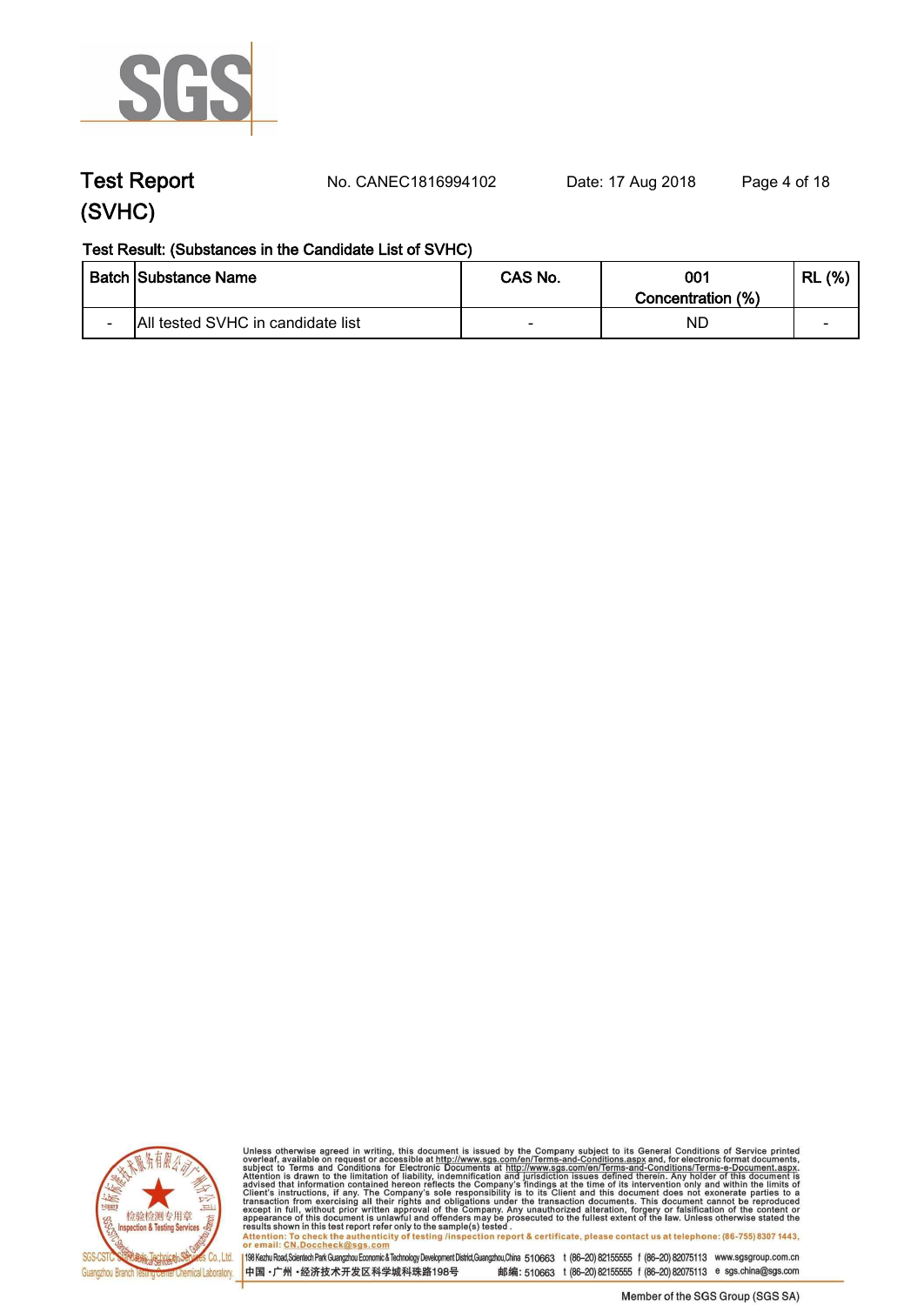

**Test Report. No. CANEC1816994102 Date: 17 Aug 2018. Page 5 of 18.**

# **(SVHC)**

**Notes :.**

**1.The table above only shows detected SVHC, and SVHC that below RL are not reported.** 

**Please refer to Appendix for the full list of tested SVHC.**

**2.RL = Reporting Limit. All RL are based on homogenous material.ND = Not detected (lower than RL), ND is denoted on the SVHC substance.**

**3.\* The test result is based on the calculation of selected element(s) and to the worst-case scenario.** 

**\*\* The test result is based on the calculation of selected marker(s) and to the worst-case scenario. For detail information, please refer to the SGS REACH website:** 

**http://www.sgs.com/en/Consumer-Goods-Retail/Toys-and-Juvenile-Products/Toys/REACH/Managementof-SVHC.aspx**

**4. RL = 0.005% is evaluated for element (i.e. cobalt, arsenic, lead, chromium (VI), aluminum, zirconium, boron, strontium, zinc, antimony, cadmium, titanium and barium respectively), except molybdenum RL=0.0005%, boron RL=0.0025% (only for Lead bis(tetrafluoroborate))..**

**5. Calculated concentration of boric compounds are based on the water extractive boron by ICP-OES..**

**6. ∆ CAS No. of diastereoisomers identified (α-HBCDD, β-HBCDD, γ-HBCDD): 134237-50-6, 134237-51-7, 134237-52-8.** 

**7. ☆ CAS No. of Hexahydromethylphthalic anhydride, Hexahydro-4-methylphthalic anhydride, Hexahydro-1-methylphthalic anhydride, Hexahydro-3-methylphthalic anhydride: 25550-51-0, 19438-60-9, 48122-14-1, 57110-29-9; EC No. of those: 247-094-1, 243-072-0, 256-356-4, 260-566-1. 8. § The substance is proposed for the identification as SVHC only where it contains** 

**Michler's ketone (CAS Number: 90-94-8) or Michler's base (CAS Number: 101-61-1) ≥0.1% (w/w)..**



Unless otherwise agreed in writing, this document is issued by the Company subject to its General Conditions of Service printed overleaf, available on request or accessible at http://www.sgs.com/en/Terms-and-Conditions.asp resums shown in mas lost report tells with one sample(s) lesied .<br>Attention: To check the authenticity of testing /inspection report & certificate, please contact us at telephone: (86-755) 8307 1443,<br>or email: <u>CN.Doccheck</u>

198 Kezhu Road,Scientech Park Guangzhou Economic & Technology Development District,Guangzhou,China 510663 t (86-20) 82155555 f (86-20) 82075113 www.sgsgroup.com.cn

邮编: 510663 t (86-20) 82155555 f (86-20) 82075113 e sgs.china@sgs.com 中国·广州·经济技术开发区科学城科珠路198号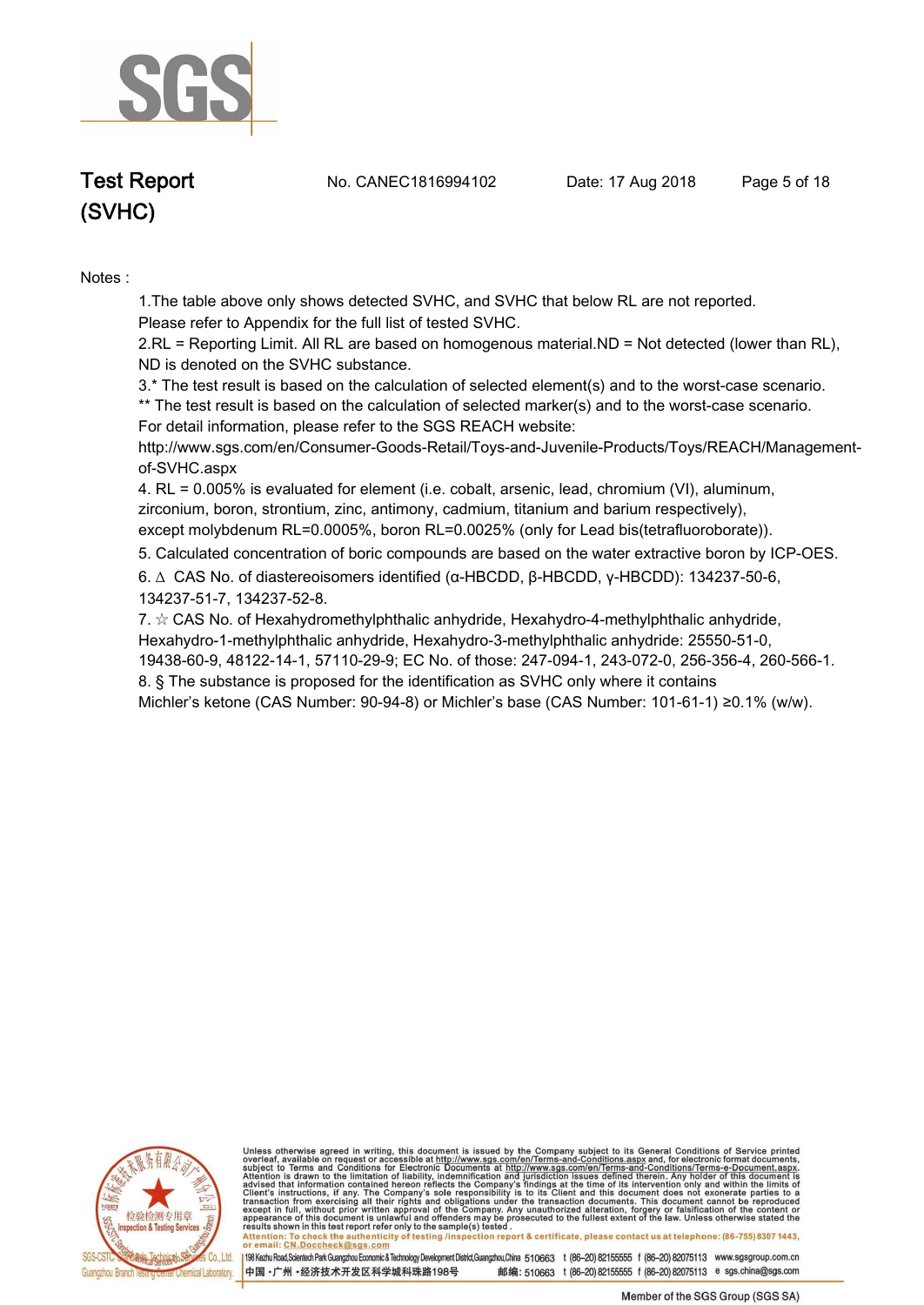

**Test Report. No. CANEC1816994102 Date: 17 Aug 2018. Page 6 of 18.**

## **(SVHC)**

### **Appendix**

### **Full list of tested SVHC:**

| <b>Batch</b> | No.            | <b>Substance Name</b>                                                                                                   | CAS No.                      | <b>RL</b> (%) |
|--------------|----------------|-------------------------------------------------------------------------------------------------------------------------|------------------------------|---------------|
| I            | $\mathbf{1}$   | 4,4'-Diaminodiphenylmethane(MDA)                                                                                        | 101-77-9                     | 0.050         |
|              | $\overline{2}$ | 5-tert-butyl-2,4,6-trinitro-m-xylene (musk xylene)                                                                      | $81 - 15 - 2$                | 0.050         |
| $\mathbf{I}$ | 3              | Alkanes, C10-13, chloro (Short Chain Chlorinated Paraffins)                                                             | 85535-84-8                   | 0.050         |
|              | 4              | Anthracene                                                                                                              | 120-12-7                     | 0.050         |
|              | 5              | Benzyl butyl phthalate (BBP)                                                                                            | 85-68-7                      | 0.050         |
| $\mathbf{I}$ | 6              | Bis (2-ethylhexyl)phthalate (DEHP)                                                                                      | 117-81-7                     | 0.050         |
| $\mathbf{I}$ | $\overline{7}$ | Bis(tributyltin) oxide (TBTO)                                                                                           | 56-35-9                      | 0.050         |
| $\mathbf{I}$ | 8              | Cobalt dichloride*                                                                                                      | 7646-79-9                    | 0.005         |
| $\mathbf{I}$ | 9              | Diarsenic pentaoxide*                                                                                                   | 1303-28-2                    | 0.005         |
| $\mathbf{I}$ | 10             | Diarsenic trioxide*                                                                                                     | 1327-53-3                    | 0.005         |
| $\mathbf{I}$ | 11             | Dibutyl phthalate (DBP)                                                                                                 | 84-74-2                      | 0.050         |
| $\mathbf{I}$ | 12             | Hexabromocyclododecane (HBCDD) and all major<br>diastereoisomers identified (α-HBCDD, β-HBCDD,<br>γ-HBCDD) <sup>∆</sup> | 25637-99-4,3194-<br>$55 - 6$ | 0.050         |
| $\mathbf{I}$ | 13             | Lead hydrogen arsenate*                                                                                                 | 7784-40-9                    | 0.005         |
| $\mathbf{I}$ | 14             | Sodium dichromate*                                                                                                      | 7789-12-0,<br>10588-01-9     | 0.005         |
| $\mathbf{I}$ | 15             | Triethyl arsenate*                                                                                                      | 15606-95-8                   | 0.005         |
| $\mathbf{H}$ | 16             | 2,4-Dinitrotoluene                                                                                                      | $121 - 14 - 2$               | 0.050         |
| Ш            | 17             | Acrylamide                                                                                                              | 79-06-1                      | 0.050         |
| Ш            | 18             | Anthracene oil**                                                                                                        | 90640-80-5                   | 0.050         |
| Ш            | 19             | Anthracene oil, anthracene paste**                                                                                      | 90640-81-6                   | 0.050         |
| Ш            | 20             | Anthracene oil, anthracene paste, anthracene fraction**                                                                 | 91995-15-2                   | 0.050         |



Unless otherwise agreed in writing, this document is issued by the Company subject to its General Conditions of Service printed<br>overleaf, available on request or accessible at http://www.sgs.com/en/Terms-and-Conditions.asp results shown in this test report refer only to the sample(s) tested .<br>Attention: To check the authenticity of testing /inspection report & certificate, please contact us at telephone: (86-755) 8307 1443,<br>or email: <u>CN.Doc</u>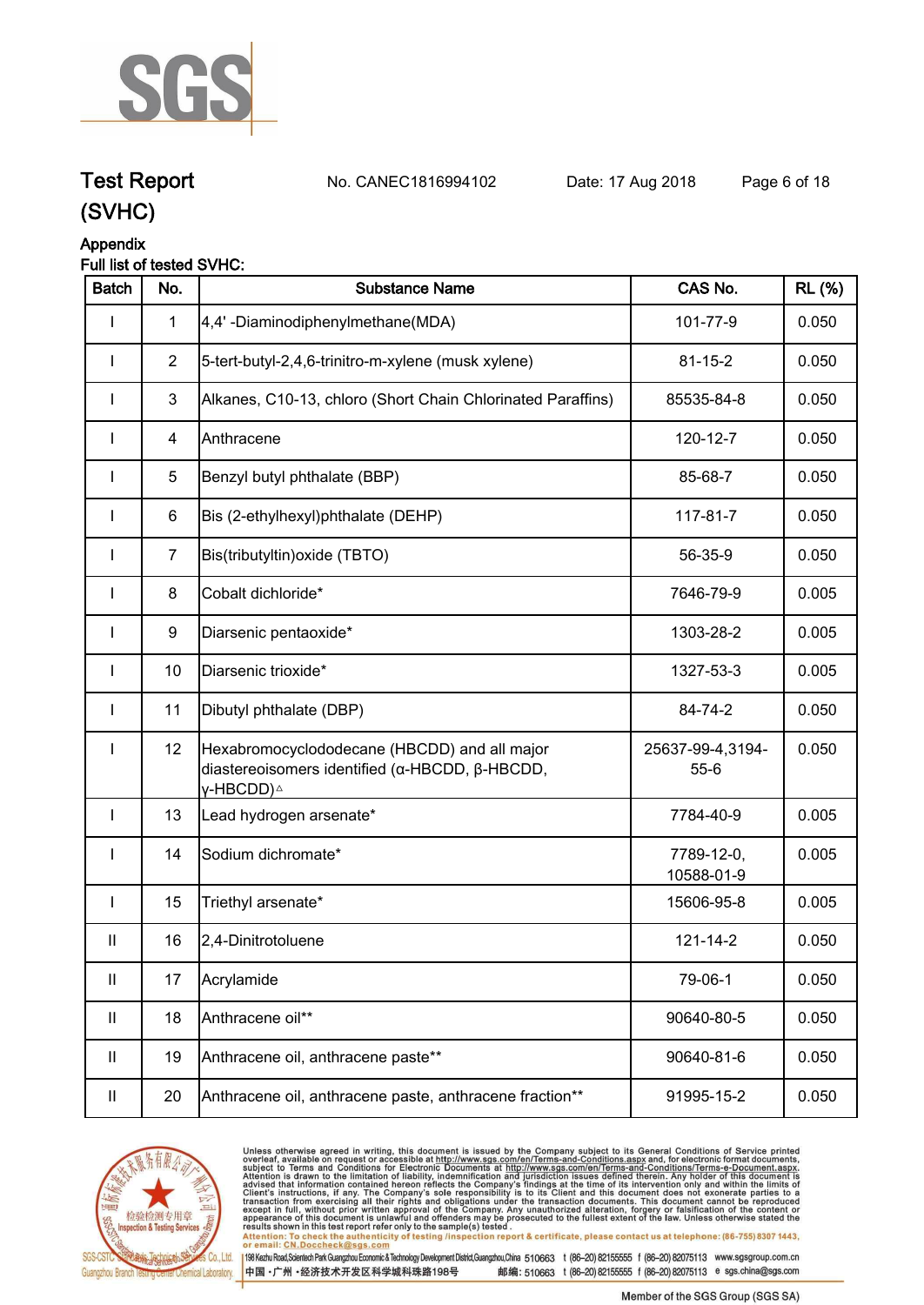

**Test Report. No. CANEC1816994102 Date: 17 Aug 2018. Page 7 of 18.**

### **(SVHC)**

### **Appendix**

### **Full list of tested SVHC:**

| <b>Batch</b>               | No. | <b>Substance Name</b>                                                             | CAS No.                                | <b>RL (%)</b> |
|----------------------------|-----|-----------------------------------------------------------------------------------|----------------------------------------|---------------|
| $\mathbf{  }$              | 21  | Anthracene oil, anthracene paste, distn. lights**                                 | 91995-17-4                             | 0.050         |
| $\mathbf{II}$              | 22  | Anthracene oil, anthracene-low**                                                  | 90640-82-7                             | 0.050         |
| $\mathop{\rm II}\nolimits$ | 23  | Diisobutyl phthalate                                                              | 84-69-5                                | 0.050         |
| $\mathbf{I}$               | 24  | Lead chromate molybdate sulphate red (C.I. Pigment Red<br>$104$ <sup>*</sup>      | 12656-85-8                             | 0.005         |
| $\mathbf{H}$               | 25  | Lead chromate*                                                                    | 7758-97-6                              | 0.005         |
| $\mathop{\rm II}\nolimits$ | 26  | Lead sulfochromate yellow (C.I. Pigment Yellow 34)*                               | 1344-37-2                              | 0.005         |
| $\mathbf{II}$              | 27  | Pitch, coal tar, high temp.**                                                     | 65996-93-2                             | 0.050         |
| $\mathbf{II}$              | 28  | Tris(2-chloroethyl)phosphate                                                      | 115-96-8                               | 0.050         |
| $\mathbf{III}$             | 29  | Ammonium dichromate*                                                              | 7789-09-5                              | 0.005         |
| III                        | 30  | Boric acid*                                                                       | 10043-35-3,<br>11113-50-1              | 0.005         |
| Ш                          | 31  | Disodium tetraborate, anhydrous*                                                  | 1303-96-4,<br>1330-43-4,<br>12179-04-3 | 0.005         |
| $\mathbf{III}$             | 32  | Potassium chromate*                                                               | 7789-00-6                              | 0.005         |
| $\mathbf{III}$             | 33  | Potassium dichromate*                                                             | 7778-50-9                              | 0.005         |
| III                        | 34  | Sodium chromate*                                                                  | 7775-11-3                              | 0.005         |
| Ш                          | 35  | Tetraboron disodium heptaoxide, hydrate*                                          | 12267-73-1                             | 0.005         |
| Ш                          | 36  | Trichloroethylene                                                                 | 79-01-6                                | 0.050         |
| ${\sf IV}$                 | 37  | 2-Ethoxyethanol                                                                   | 110-80-5                               | 0.050         |
| IV                         | 38  | 2-Methoxyethanol                                                                  | 109-86-4                               | 0.050         |
| ${\sf IV}$                 | 39  | Chromic acid,<br>Oligomers of chromic acid and dichromic acid,<br>Dichromic acid* | 7738-94-5,-<br>13530-68-2              | 0.005         |



Unless otherwise agreed in writing, this document is issued by the Company subject to its General Conditions of Service printed<br>overleaf, available on request or accessible at http://www.sgs.com/en/Terms-and-Conditions.asp results shown in this test report refer only to the sample(s) tested .<br>Attention: To check the authenticity of testing /inspection report & certificate, please contact us at telephone: (86-755) 8307 1443,<br>or email: <u>CN.Doc</u>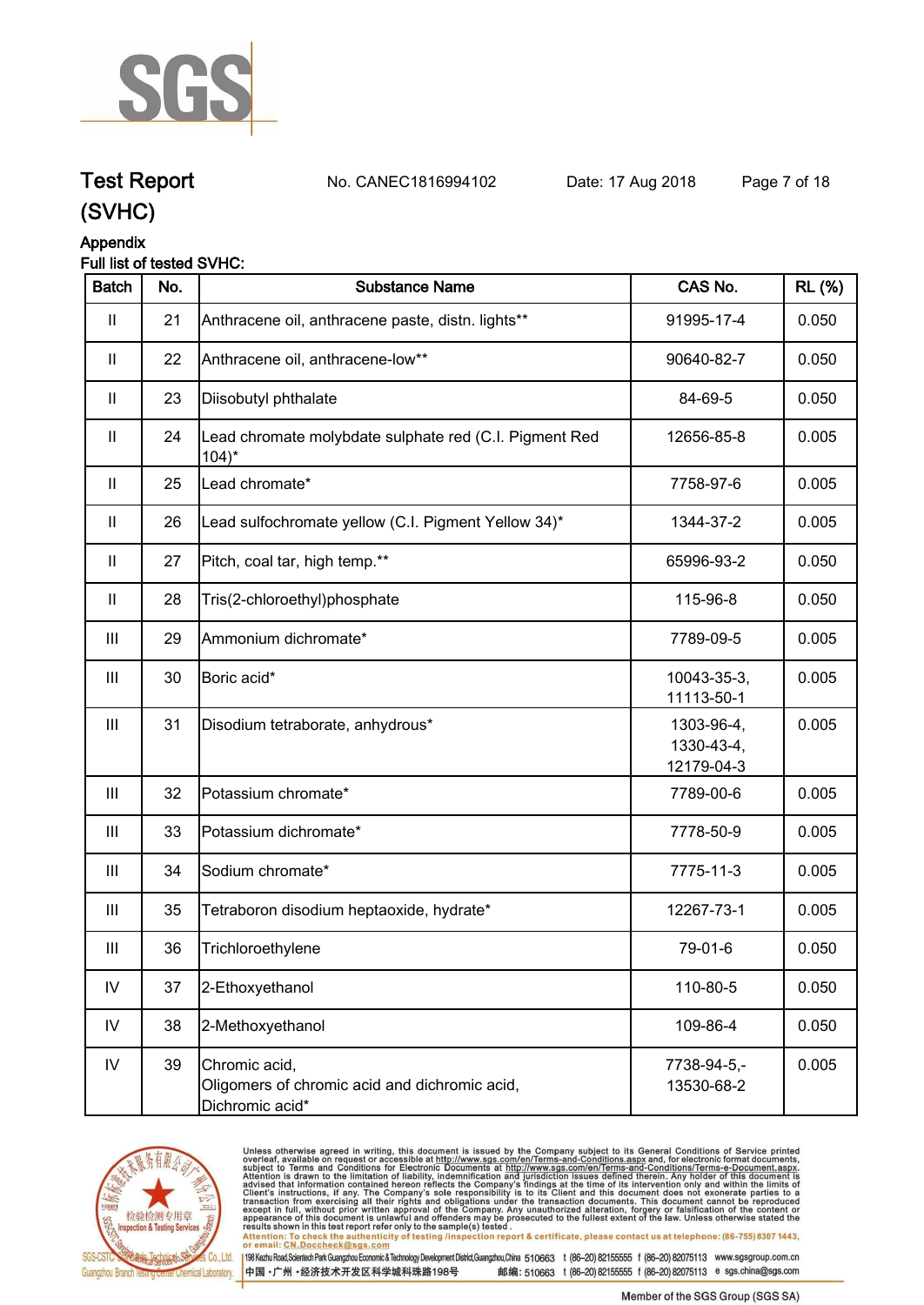

**Test Report. No. CANEC1816994102 Date: 17 Aug 2018. Page 8 of 18.**

## **(SVHC)**

### **Appendix**

|  | Full list of tested SVHC: |  |
|--|---------------------------|--|
|  |                           |  |

| <b>Batch</b> | No. | <b>Substance Name</b>                                                      | CAS No.                        | <b>RL (%)</b> |
|--------------|-----|----------------------------------------------------------------------------|--------------------------------|---------------|
| IV           | 40  | Chromium trioxide*                                                         | 1333-82-0                      | 0.005         |
| ${\sf IV}$   | 41  | Cobalt(II) carbonate*                                                      | 513-79-1                       | 0.005         |
| IV           | 42  | Cobalt(II) diacetate*                                                      | 71-48-7                        | 0.005         |
| IV           | 43  | Cobalt(II) dinitrate*                                                      | 10141-05-6                     | 0.005         |
| IV           | 44  | Cobalt(II) sulphate*                                                       | 10124-43-3                     | 0.005         |
| V            | 45  | 1,2,3-trichloropropane                                                     | $96-18-4$                      | 0.050         |
| V            | 46  | 1,2-Benzenedicarboxylic acid, di-C6-8-branched alkyl esters,<br>C7-rich    | 71888-89-6                     | 0.050         |
| $\vee$       | 47  | 1,2-Benzenedicarboxylic acid, di-C7-11-branched and linear<br>alkyl esters | 68515-42-4                     | 0.050         |
| $\vee$       | 48  | 1-methyl-2-pyrrolidone                                                     | 872-50-4                       | 0.050         |
| V            | 49  | 2-ethoxyethyl acetate                                                      | 111-15-9                       | 0.050         |
| $\vee$       | 50  | Hydrazine                                                                  | 7803-57-8,<br>302-01-2         | 0.050         |
| $\vee$       | 51  | Strontium chromate*                                                        | 7789-06-2                      | 0.005         |
| VI           | 52  | 1,2-Dichloroethane                                                         | 107-06-2                       | 0.050         |
| VI           | 53  | 2,2'-dichloro-4,4'-methylenedianiline                                      | $101 - 14 - 4$                 | 0.050         |
| VI           | 54  | 2-Methoxyaniline; o-Anisidine                                              | $90 - 04 - 0$                  | 0.050         |
| VI           | 55  | 4-(1,1,3,3-tetramethylbutyl)phenol                                         | 140-66-9                       | 0.050         |
| VI           | 56  | Aluminosilicate Refractory Ceramic Fibres *                                | 650-017-00-8 (Index<br>$no.$ ) | 0.005         |
| VI           | 57  | Arsenic acid*                                                              | 7778-39-4                      | 0.005         |
| VI           | 58  | Bis(2-methoxyethyl) ether                                                  | 111-96-6                       | 0.050         |
| VI           | 59  | Bis(2-methoxyethyl) phthalate                                              | 117-82-8                       | 0.050         |



Unless otherwise agreed in writing, this document is issued by the Company subject to its General Conditions of Service printed<br>overleaf, available on request or accessible at http://www.sgs.com/en/Terms-and-Conditions.asp Attention: To check the authenticity of testing /inspection report & certificate, please contact us at telephone: (86-755) 8307 1443,<br>Attention: To check the authenticity of testing /inspection report & certificate, please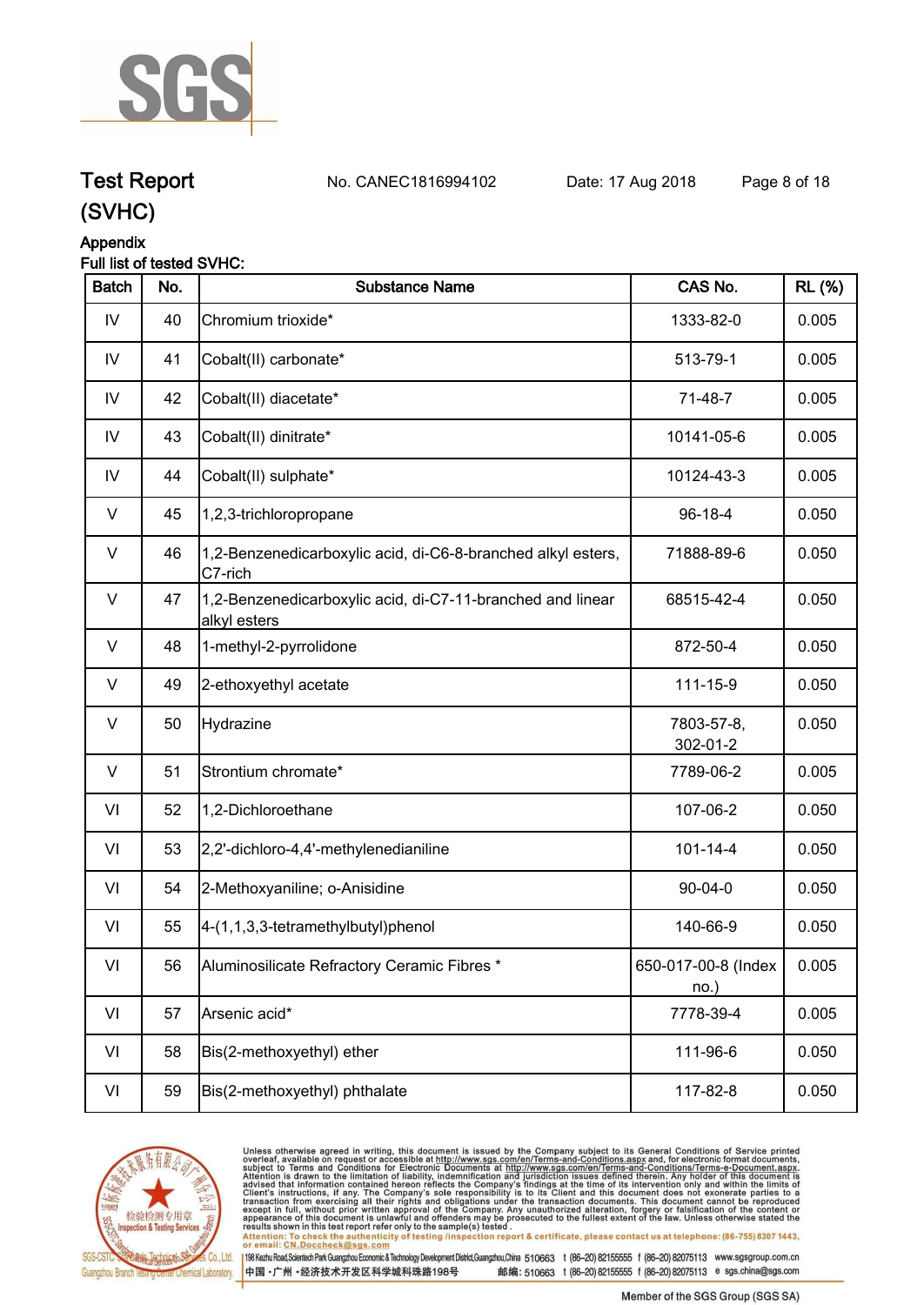

**Test Report. No. CANEC1816994102 Date: 17 Aug 2018. Page 9 of 18.**

## **(SVHC)**

### **Appendix**

### **Full list of tested SVHC:**

| <b>Batch</b> | No. | <b>Substance Name</b>                                                                                                                               | CAS No.                    | <b>RL (%)</b> |
|--------------|-----|-----------------------------------------------------------------------------------------------------------------------------------------------------|----------------------------|---------------|
| VI           | 60  | Calcium arsenate*                                                                                                                                   | 7778-44-1                  | 0.005         |
| VI           | 61  | Dichromium tris(chromate) *                                                                                                                         | 24613-89-6                 | 0.005         |
| VI           | 62  | Formaldehyde, oligomeric reaction products with aniline                                                                                             | 25214-70-4                 | 0.050         |
| VI           | 63  | Lead diazide, Lead azide*                                                                                                                           | 13424-46-9                 | 0.005         |
| VI           | 64  | Lead dipicrate*                                                                                                                                     | 6477-64-1                  | 0.005         |
| VI           | 65  | Lead styphnate*                                                                                                                                     | 15245-44-0                 | 0.005         |
| VI           | 66  | N,N-dimethylacetamide                                                                                                                               | 127-19-5                   | 0.050         |
| VI           | 67  | Pentazinc chromate octahydroxide*                                                                                                                   | 49663-84-5                 | 0.005         |
| VI           | 68  | Phenolphthalein                                                                                                                                     | 77-09-8                    | 0.050         |
| VI           | 69  | Potassium hydroxyoctaoxodizincatedichromate*                                                                                                        | 11103-86-9                 | 0.005         |
| VI           | 70  | Trilead diarsenate*                                                                                                                                 | 3687-31-8                  | 0.005         |
| VI           | 71  | Zirconia Aluminosilicate Refractory Ceramic Fibres*                                                                                                 | 650-017-00-8 (Index<br>no. | 0.005         |
| VII          | 72  | [[4-[[4-anilino-1-naphthyl][4-<br>(dimethylamino)phenyl]methylene]cyclohexa-2,5-dien-1-ylide<br>ne] dimethylammonium chloride (C.I. Basic Blue 26)§ | 2580-56-5                  | 0.050         |
| VII          | 73  | [[4-[4,4'-bis(dimethylamino)<br>benzhydrylidene]cyclohexa-2,5-dien-1-ylidene]dimethylamm<br>onium chloride (C.I. Basic Violet 3)§                   | 548-62-9                   | 0.050         |
| VII          | 74  | 1,2-bis(2-methoxyethoxy)ethane (TEGDME; triglyme)                                                                                                   | 112-49-2                   | 0.050         |
| VII          | 75  | 1,2-dimethoxyethane; ethylene glycol dimethyl ether<br>(EGDME)                                                                                      | 110-71-4                   | 0.050         |
| VII          | 76  | 4,4'-bis(dimethylamino) benzophenone (Michler's Ketone)                                                                                             | 90-94-8                    | 0.050         |
| VII          | 77  | 4,4'-bis(dimethylamino)-4"-(methylamino)trityl alcohol§                                                                                             | $561 - 41 - 1$             | 0.050         |
| VII          | 78  | Diboron trioxide*                                                                                                                                   | 1303-86-2                  | 0.005         |
|              |     |                                                                                                                                                     |                            |               |



Unless otherwise agreed in writing, this document is issued by the Company subject to its General Conditions of Service printed<br>overleaf, available on request or accessible at http://www.sgs.com/en/Terms-and-Conditions.as

198 Kezhu Road,Scientech Park Guangzhou Economic & Technology Development District,Guangzhou,China 510663 t (86-20) 82155555 f (86-20) 82075113 www.sgsgroup.com.cn 中国·广州·经济技术开发区科学城科珠路198号 邮编: 510663 t (86-20) 82155555 f (86-20) 82075113 e sgs.china@sgs.com

Member of the SGS Group (SGS SA)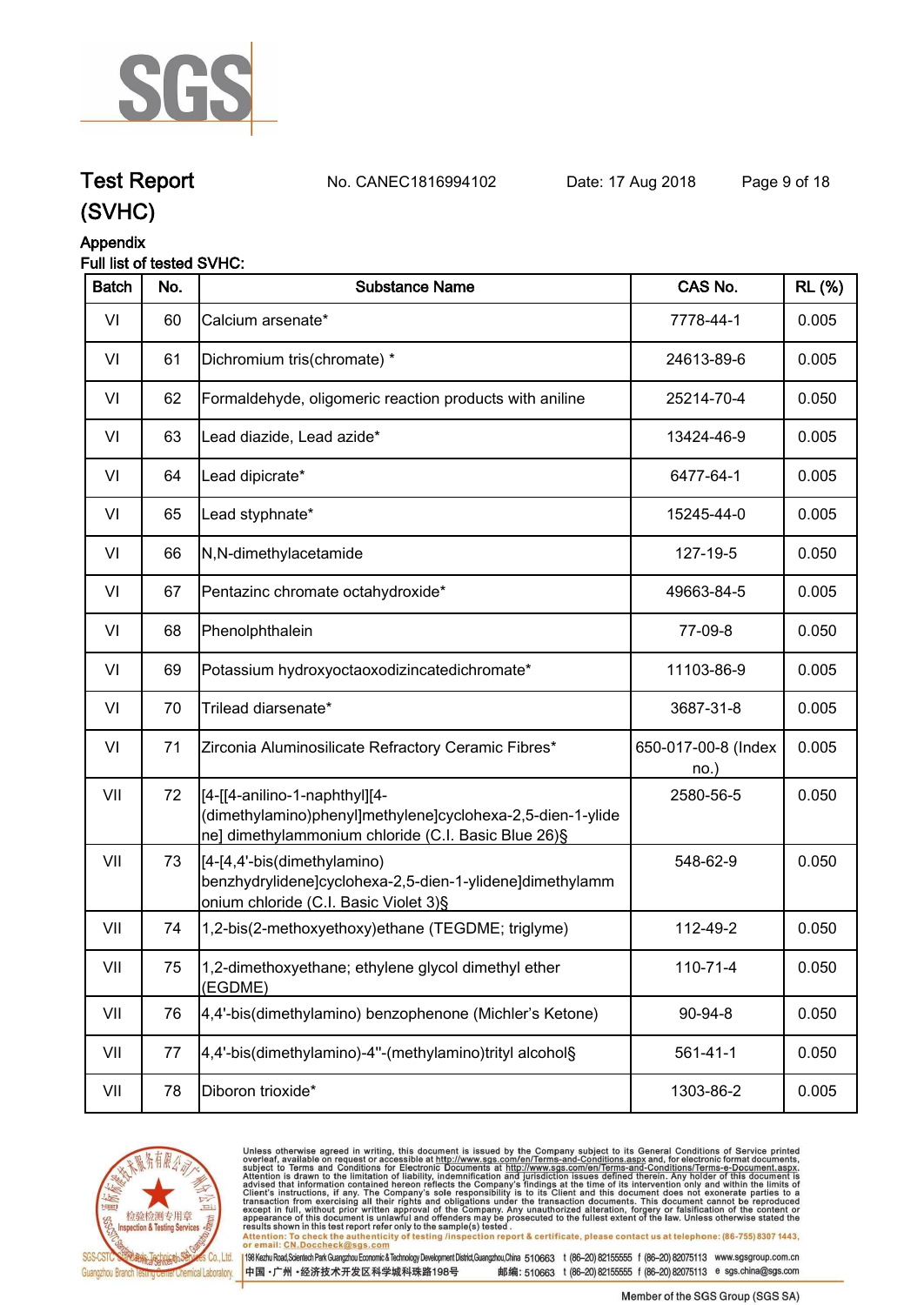

**Test Report. No. CANEC1816994102 Date: 17 Aug 2018. Page 10 of 18.**

## **(SVHC)**

#### **Appendix**

### **Full list of tested SVHC:**

| <b>Batch</b> | No. | <b>Substance Name</b>                                                                                            | CAS No.        | <b>RL (%)</b> |
|--------------|-----|------------------------------------------------------------------------------------------------------------------|----------------|---------------|
| VII          | 79  | Formamide                                                                                                        | $75-12-7$      | 0.050         |
| VII          | 80  | Lead(II) bis(methanesulfonate)*                                                                                  | 17570-76-2     | 0.005         |
| VII          | 81  | N,N,N',N'-tetramethyl-4,4'-methylenedianiline (Michler's<br>base)                                                | $101 - 61 - 1$ | 0.050         |
| VII          | 82  | <b>TGIC</b><br>(1,3,5-tris(oxiranylmethyl)-1,3,5-triazine-2,4,6(1H,3H,5H)-trio<br>$ ne\rangle$                   | 2451-62-9      | 0.050         |
| VII          | 83  | $\alpha$ , $\alpha$ -Bis[4-(dimethylamino)phenyl]-4<br>(phenylamino)naphthalene-1-methanol (C.I. Solvent Blue 4) | 6786-83-0      | 0.050         |
| VII          | 84  | $\beta$ -TGIC (1,3,5-tris[(2S and<br>2R)-2,3-epoxypropyl]-1,3,5-triazine-2,4,6-(1H,3H,5H)-trione)                | 59653-74-6     | 0.050         |
| VIII         | 85  | [Phthalato(2-)]dioxotrilead*                                                                                     | 69011-06-9     | 0.005         |
| VIII         | 86  | 1,2-Benzenedicarboxylic acid, dipentylester, branched and<br>linear                                              | 84777-06-0     | 0.050         |
| VIII         | 87  | 1,2-Diethoxyethane                                                                                               | 629-14-1       | 0.050         |
| VIII         | 88  | 1-Bromopropane                                                                                                   | 106-94-5       | 0.050         |
| VIII         | 89  | 3-Ethyl-2-methyl-2-(3-methylbutyl)-1,3-oxazolidine                                                               | 143860-04-2    | 0.050         |
| VIII         | 90  | 4-(1,1,3,3-tetramethylbutyl)phenol, ethoxylated                                                                  |                | 0.050         |
| VIII         | 91  | 4,4'-Methylenedi-o-toluidine                                                                                     | 838-88-0       | 0.050         |
| VIII         | 92  | 4,4'-Oxydianiline and its salts                                                                                  | 101-80-4       | 0.050         |
| VIII         | 93  | 4-Aminoazobenzene                                                                                                | 60-09-3        | 0.050         |
| VIII         | 94  | 4-Methyl-m-phenylenediamine                                                                                      | 95-80-7        | 0.050         |
| VIII         | 95  | 4-Nonylphenol, branched and linear                                                                               |                | 0.050         |
| VIII         | 96  | 6-Methoxy-m-toluidine                                                                                            | 120-71-8       | 0.050         |
| VIII         | 97  | Acetic acid, lead salt, basic*                                                                                   | 51404-69-4     | 0.005         |



Unless otherwise agreed in writing, this document is issued by the Company subject to its General Conditions of Service printed<br>overleaf, available on request or accessible at http://www.sgs.com/en/Terms-and-Conditions.asp results shown in this test report refer only to the sample(s) tested .<br>Attention: To check the authenticity of testing /inspection report & certificate, please contact us at telephone: (86-755) 8307 1443,<br>or email: <u>CN.Doc</u>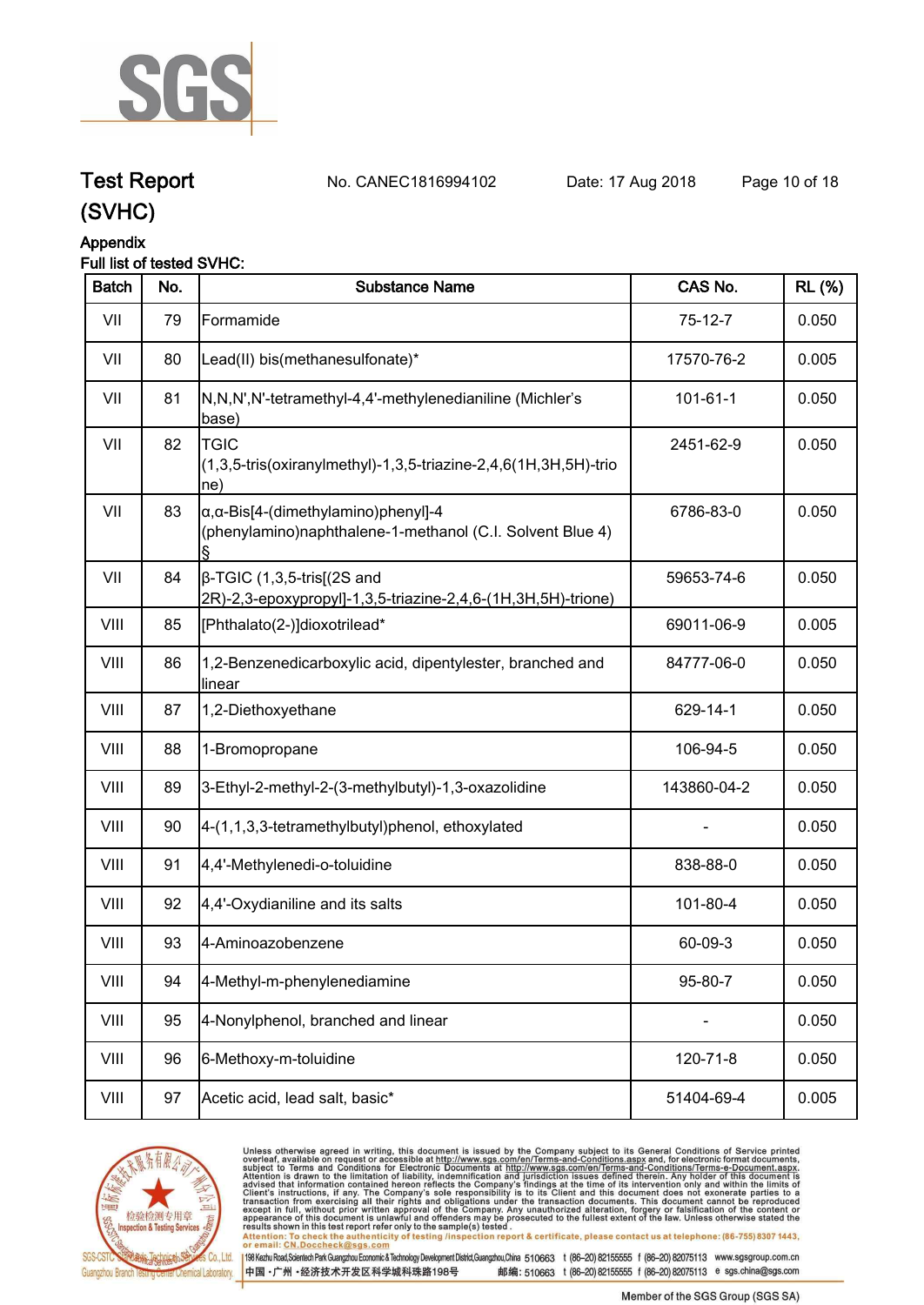

**Test Report. No. CANEC1816994102 Date: 17 Aug 2018. Page 11 of 18.**

## **(SVHC)**

### **Appendix**

### **Full list of tested SVHC:**

| <b>Batch</b> | No. | <b>Substance Name</b>                                                                                                                                            | CAS No.                           | <b>RL</b> (%) |
|--------------|-----|------------------------------------------------------------------------------------------------------------------------------------------------------------------|-----------------------------------|---------------|
| VIII         | 98  | Biphenyl-4-ylamine                                                                                                                                               | $92 - 67 - 1$                     | 0.050         |
| VIII         | 99  | Bis(pentabromophenyl) ether (DecaBDE)                                                                                                                            | 1163-19-5                         | 0.050         |
| VIII         | 100 | Cyclohexane-1,2-dicarboxylic anhydride,<br>cis-cyclohexane-1,2-dicarboxylic anhydride,<br>trans-cyclohexane-1,2-dicarboxylic anhydride                           | 85-42-7,13149-00-3,1<br>4166-21-3 | 0.050         |
| VIII         | 101 | Diazene-1,2-dicarboxamide (C,C'-azodi(formamide))                                                                                                                | 123-77-3                          | 0.050         |
| VIII         | 102 | Dibutyltin dichloride (DBTC)                                                                                                                                     | 683-18-1                          | 0.050         |
| VIII         | 103 | Diethyl sulphate                                                                                                                                                 | 64-67-5                           | 0.050         |
| VIII         | 104 | Diisopentylphthalate                                                                                                                                             | 605-50-5                          | 0.050         |
| VIII         | 105 | Dimethyl sulphate                                                                                                                                                | $77 - 78 - 1$                     | 0.050         |
| VIII         | 106 | Dinoseb                                                                                                                                                          | 88-85-7                           | 0.050         |
| VIII         | 107 | Dioxobis(stearato)trilead*                                                                                                                                       | 12578-12-0                        | 0.005         |
| VIII         | 108 | Fatty acids, C16-18, lead salts*                                                                                                                                 | 91031-62-8                        | 0.005         |
| VIII         | 109 | Furan                                                                                                                                                            | 110-00-9                          | 0.050         |
| VIII         | 110 | Henicosafluoroundecanoic acid                                                                                                                                    | 2058-94-8                         | 0.050         |
| VIII         | 111 | Heptacosafluorotetradecanoic acid                                                                                                                                | 376-06-7                          | 0.050         |
| VIII         | 112 | Hexahydromethylphathalic anhydride,<br>Hexahydro-4-methylphathalic anhydride,<br>Hexahydro-1-methylphathalic anhydride,<br>Hexahydro-3-methylphathalic anhydride | ☆                                 | 0.050         |
| VIII         | 113 | Lead bis(tetrafluoroborate)*                                                                                                                                     | 13814-96-5                        | 0.005         |
| VIII         | 114 | Lead cyanamidate*                                                                                                                                                | 20837-86-9                        | 0.005         |
| VIII         | 115 | Lead dinitrate*                                                                                                                                                  | 10099-74-8                        | 0.005         |
| VIII         | 116 | Lead monoxide*                                                                                                                                                   | 1317-36-8                         | 0.005         |



Unless otherwise agreed in writing, this document is issued by the Company subject to its General Conditions of Service printed<br>overleaf, available on request or accessible at http://www.sgs.com/en/Terms-and-Conditions.asp results shown in this test report refer only to the sample(s) tested .<br>Attention: To check the authenticity of testing /inspection report & certificate, please contact us at telephone: (86-755) 8307 1443,<br>or email: <u>CN.Doc</u>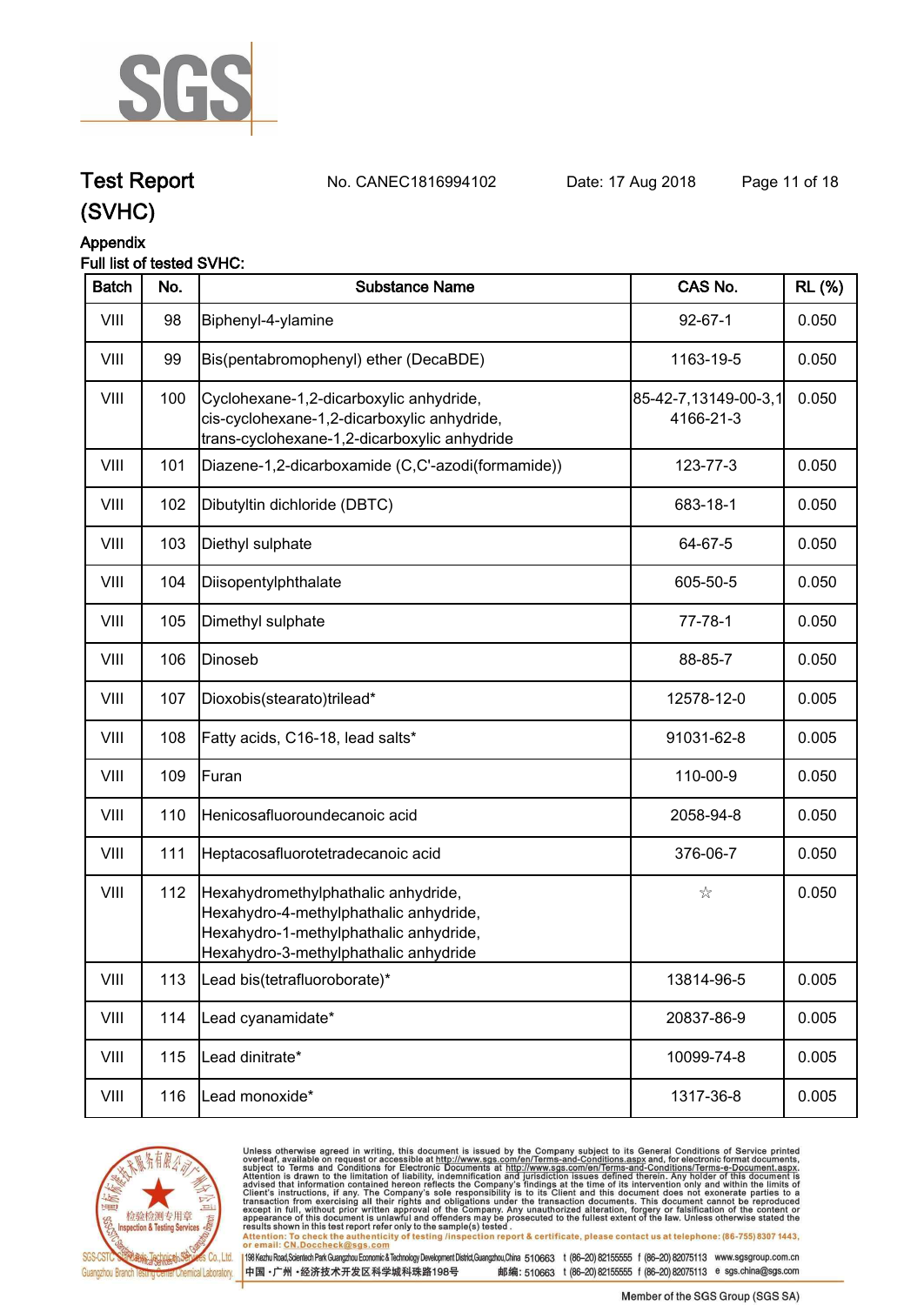

**Test Report. No. CANEC1816994102 Date: 17 Aug 2018. Page 12 of 18.**

## **(SVHC)**

### **Appendix**

### **Full list of tested SVHC:**

| <b>Batch</b> | No. | <b>Substance Name</b>                                     | CAS No.     | <b>RL (%)</b> |
|--------------|-----|-----------------------------------------------------------|-------------|---------------|
| VIII         | 117 | Lead oxide sulfate*                                       | 12036-76-9  | 0.005         |
| VIII         | 118 | Lead tetroxide (orange lead)*                             | 1314-41-6   | 0.005         |
| VIII         | 119 | Lead titanium trioxide*                                   | 12060-00-3  | 0.005         |
| VIII         | 120 | Lead titanium zirconium oxide*                            | 12626-81-2  | 0.005         |
| VIII         | 121 | Methoxyacetic acid                                        | 625-45-6    | 0.050         |
| VIII         | 122 | Methyloxirane (Propylene oxide)                           | 75-56-9     | 0.050         |
| VIII         | 123 | N,N-dimethylformamide                                     | 68-12-2     | 0.050         |
| VIII         | 124 | N-Methylacetamide                                         | 79-16-3     | 0.050         |
| VIII         | 125 | N-Pentyl-isopentylphthalate                               | 776297-69-9 | 0.050         |
| VIII         | 126 | o-Aminoazotoluene                                         | 97-56-3     | 0.050         |
| VIII         | 127 | o-Toluidine                                               | 95-53-4     | 0.050         |
| VIII         | 128 | Pentacosafluorotridecanoic acid                           | 72629-94-8  | 0.050         |
| VIII         | 129 | Pentalead tetraoxide sulphate*                            | 12065-90-6  | 0.005         |
| VIII         | 130 | Pyrochlore, antimony lead yellow*                         | 8012-00-8   | 0.005         |
| VIII         | 131 | Silicic acid, barium salt, lead-doped*                    | 68784-75-8  | 0.005         |
| VIII         | 132 | Silicic acid, lead salt*                                  | 11120-22-2  | 0.005         |
| VIII         | 133 | Sulfurous acid, lead salt, dibasic*                       | 62229-08-7  | 0.005         |
| VIII         | 134 | Tetraethyllead*                                           | 78-00-2     | 0.005         |
| VIII         | 135 | Tetralead trioxide sulphate*                              | 12202-17-4  | 0.005         |
| VIII         | 136 | Tricosafluorododecanoic acid                              | 307-55-1    | 0.050         |
| VIII         | 137 | Trilead bis(carbonate)dihydroxide (basic lead carbonate)* | 1319-46-6   | 0.005         |



Unless otherwise agreed in writing, this document is issued by the Company subject to its General Conditions of Service printed<br>overleaf, available on request or accessible at http://www.sgs.com/en/Terms-and-Conditions.asp Attention: To check the authenticity of testing /inspection report & certificate, please contact us at telephone: (86-755) 8307 1443,<br>Attention: To check the authenticity of testing /inspection report & certificate, please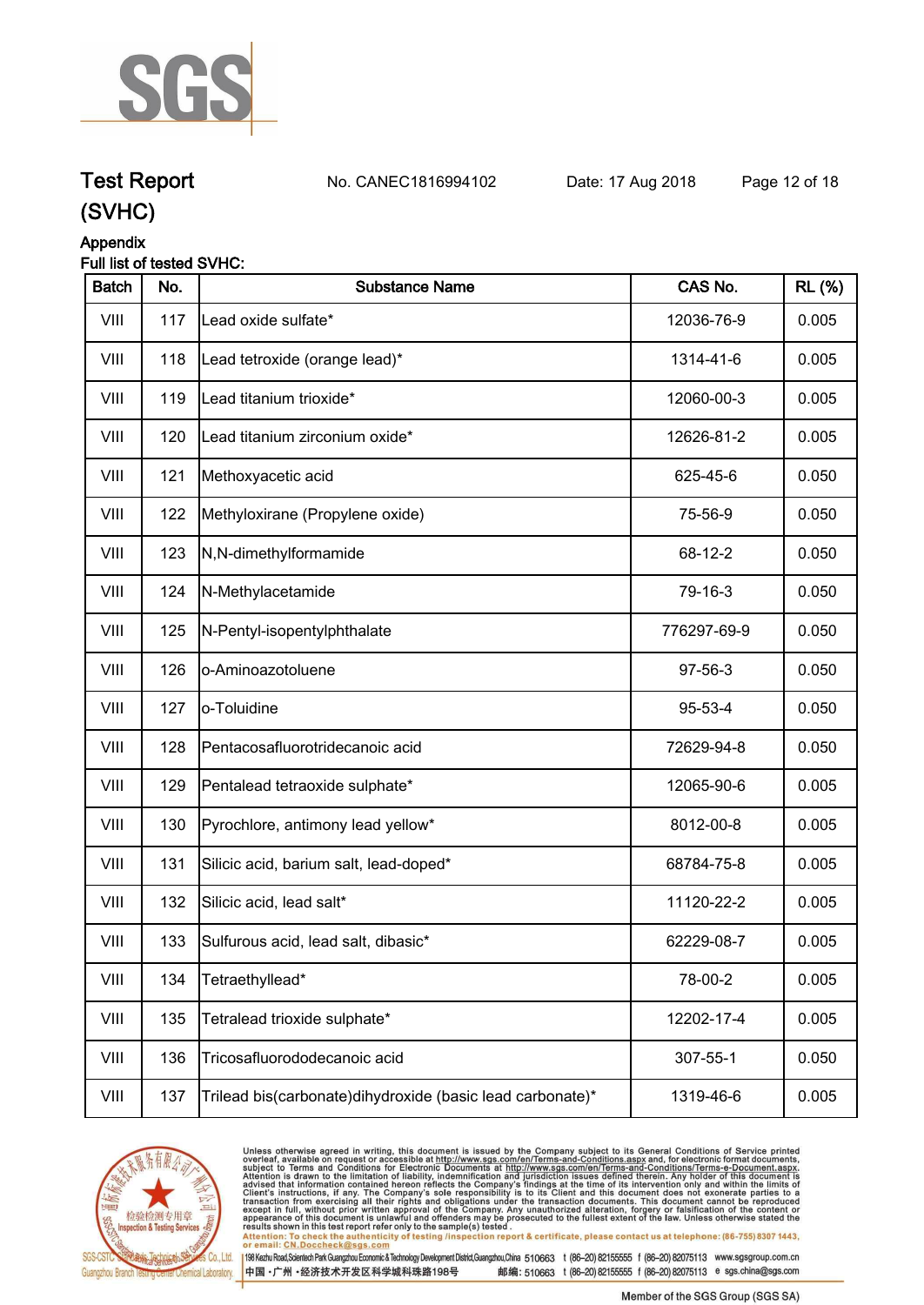

**Test Report. No. CANEC1816994102 Date: 17 Aug 2018. Page 13 of 18.**

### **(SVHC)**

### **Appendix**

### **Full list of tested SVHC:**

| <b>Batch</b> | No. | <b>Substance Name</b>                                                                                                                                            | CAS No.    | <b>RL (%)</b> |
|--------------|-----|------------------------------------------------------------------------------------------------------------------------------------------------------------------|------------|---------------|
| VIII         | 138 | Trilead dioxide phosphonate*                                                                                                                                     | 12141-20-7 | 0.005         |
| IX           | 139 | 4-Nonylphenol, branched and linear, ethoxylated                                                                                                                  |            | 0.050         |
| IX           | 140 | Ammonium pentadecafluorooctanoate (APFO)                                                                                                                         | 3825-26-1  | 0.050         |
| IX           | 141 | Cadmium oxide*                                                                                                                                                   | 1306-19-0  | 0.005         |
| IX           | 142 | Cadmium*                                                                                                                                                         | 7440-43-9  | 0.005         |
| IX           | 143 | Dipentyl phthalate (DPP)                                                                                                                                         | 131-18-0   | 0.050         |
| IX           | 144 | Pentadecafluorooctanoic acid (PFOA)                                                                                                                              | 335-67-1   | 0.050         |
| X            | 145 | Cadmium sulphide*                                                                                                                                                | 1306-23-6  | 0.005         |
| X            | 146 | Dihexyl phthalate                                                                                                                                                | 84-75-3    | 0.050         |
| X            | 147 | Disodium 3,3'-<br>[[1,1'-biphenyl]-4,4'-diylbis(azo)]bis(4-aminonaphthalene-1-su<br>Iphonate) (C.I. Direct Red 28)                                               | 573-58-0   | 0.050         |
| X            | 148 | Disodium 4-amino-3-[[4'-[(2,4-diaminophenyl)azo]<br>[1,1'-biphenyl]-4-yl]azo] -5-hydroxy-6-<br>(phenylazo)naphthalene-2,7-disulphonate (C.I. Direct Black<br>38) | 1937-37-7  | 0.050         |
| X            | 149 | Imidazolidine-2-thione; (2-imidazoline-2-thiol)                                                                                                                  | 96-45-7    | 0.050         |
| X            | 150 | Lead di(acetate)*                                                                                                                                                | 301-04-2   | 0.005         |
| X.           | 151 | Trixylyl phosphate                                                                                                                                               | 25155-23-1 | 0.050         |
| XI           | 152 | 1,2-Benzenedicarboxylic acid, dihexyl ester, branched and<br>linear                                                                                              | 68515-50-4 | 0.050         |
| XI           | 153 | Cadmium chloride*                                                                                                                                                | 10108-64-2 | 0.005         |
| XI           | 154 | Sodium perborate; perboric acid, sodium salt*                                                                                                                    |            | 0.005         |
| XI           | 155 | Sodium peroxometaborate*                                                                                                                                         | 7632-04-4  | 0.005         |



Unless otherwise agreed in writing, this document is issued by the Company subject to its General Conditions of Service printed<br>overleaf, available on request or accessible at http://www.sgs.com/en/Terms-and-Conditions.asp results shown in this test report refer only to the sample(s) tested .<br>Attention: To check the authenticity of testing /inspection report & certificate, please contact us at telephone: (86-755) 8307 1443,<br>or email: <u>CN.Doc</u>

198 Kezhu Road,Scientech Park Guangzhou Economic & Technology Development District,Guangzhou,China 510663 t (86-20) 82155555 f (86-20) 82075113 www.sgsgroup.com.cn

中国·广州·经济技术开发区科学城科珠路198号 邮编: 510663 t (86-20) 82155555 f (86-20) 82075113 e sgs.china@sgs.com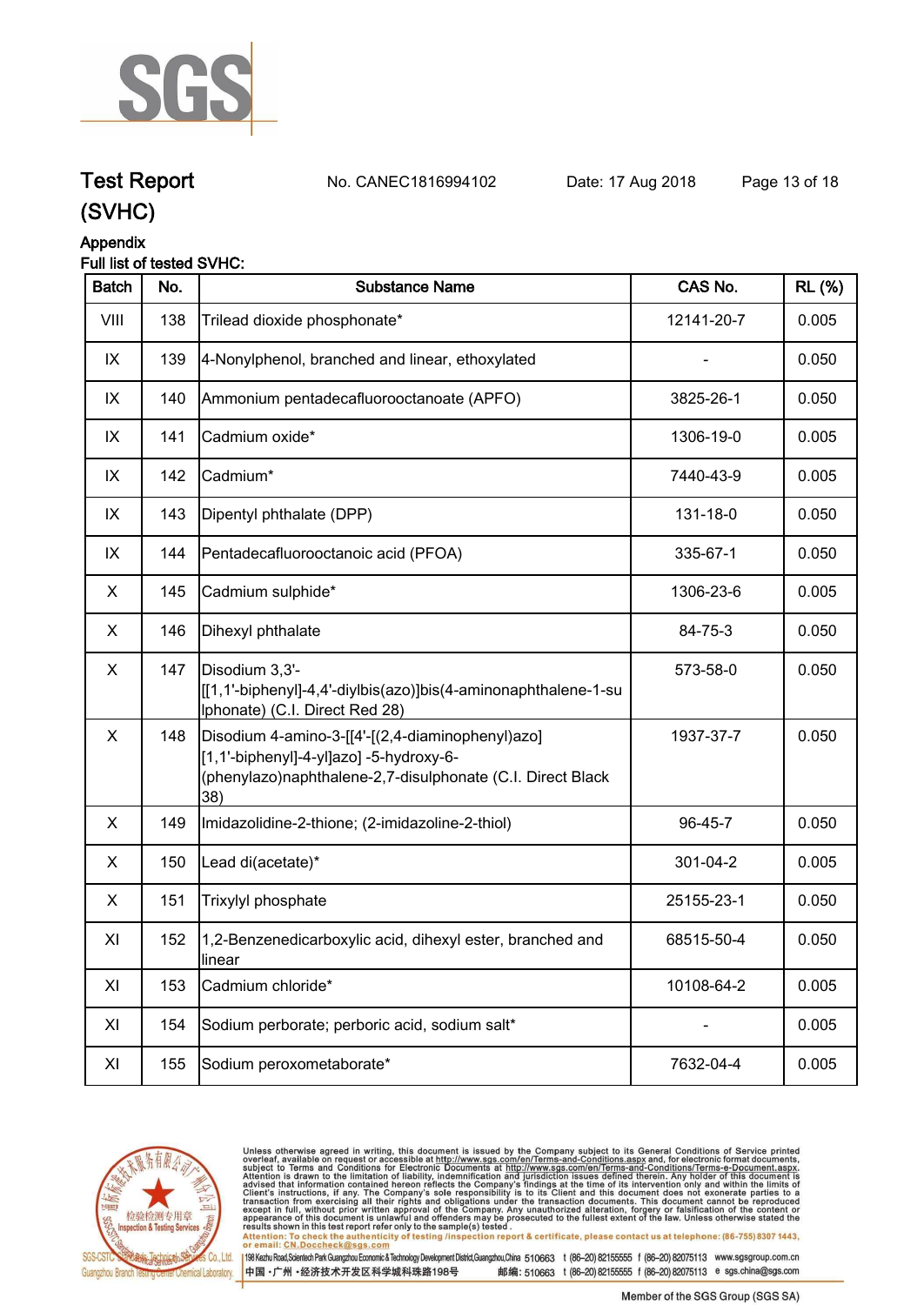

**Test Report. No. CANEC1816994102 Date: 17 Aug 2018. Page 14 of 18.**

### **(SVHC)**

### **Appendix**

### **Full list of tested SVHC:**

| <b>Batch</b> | No. | <b>Substance Name</b>                                                                                                                                                                                                                                                      | CAS No.                           | <b>RL (%)</b> |
|--------------|-----|----------------------------------------------------------------------------------------------------------------------------------------------------------------------------------------------------------------------------------------------------------------------------|-----------------------------------|---------------|
| XII          | 156 | 2-(2H-Benzotriazol-2-yl)-4,6-ditertpentylphenol (UV-328)                                                                                                                                                                                                                   | 25973-55-1                        | 0.050         |
| XII          | 157 | 2-benzotriazol-2-yl-4,6-di-tert-butylphenol (UV-320)                                                                                                                                                                                                                       | 3846-71-7                         | 0.050         |
| XII          | 158 | 2-Ethylhexyl<br>10-ethyl-4,4-dioctyl-7-oxo-8-oxa-3,5-dithia-4-stannatetradeca<br>noate; DOTE                                                                                                                                                                               | 15571-58-1                        | 0.050         |
| XII          | 159 | Cadmium fluoride*                                                                                                                                                                                                                                                          | 7790-79-6                         | 0.005         |
| XII          | 160 | Cadmium sulphate*                                                                                                                                                                                                                                                          | 10124-36-4,<br>31119-53-6         | 0.005         |
| XII          | 161 | Reaction mass of 2-ethylhexyl<br>10-ethyl-4,4-dioctyl-7-oxo-8-oxa-3,5-dithia-4-stannatetradeca<br>noate & 2-ethylhexyl 10-ethyl-4-[[2-<br>[(2-ethylhexyl)oxy]-2-oxoethyl]thio]-4-octyl-7-oxo-8-oxa-3,5-di<br>thia-4-stannatetradecanoate (reaction mass of DOTE &<br>MOTE) |                                   | 0.050         |
| XIII         | 162 | 1,2-benzenedicarboxylic acid, di-C6-10-alkyl esters;<br>1,2-benzenedicarboxylic acid, mixed decyl and hexyl and<br>octyl diesters with $\geq 0.3\%$ of dihexyl phthalate                                                                                                   | 68515-51-5,<br>68648-93-1         | 0.050         |
| XIII         | 163 | 5-sec-butyl-2-<br>(2,4-dimethylcyclohex-3-en-1-yl)-5-methyl-1,3-dioxane [1],<br>5-sec-butyl-2-<br>(4,6-dimethylcyclohex-3-en-1-yl)-5-methyl-1,3-dioxane [2]<br>[covering any of the individual isomers of [1] and [2] or any<br>combination thereof]                       |                                   | 0.050         |
| XIV          | 164 | 1,3-propanesultone                                                                                                                                                                                                                                                         | 1120-71-4                         | 0.050         |
| XIV          | 165 | 2,4-di-tert-butyl-6-(5-chlorobenzotriazol-2-yl)phenol<br>(UV-327)                                                                                                                                                                                                          | 3864-99-1                         | 0.050         |
| XIV          | 166 | 2-(2H-benzotriazol-2-yl)-4-(tert-butyl)-6-(sec-butyl)phenol<br>(UV-350)                                                                                                                                                                                                    | 36437-37-3                        | 0.050         |
| XIV          | 167 | Nitrobenzene                                                                                                                                                                                                                                                               | 98-95-3                           | 0.050         |
| XIV          | 168 | Perfluorononan-1-oic-acid and its sodium and ammonium<br>salts                                                                                                                                                                                                             | 375-95-1,21049-39-8,<br>4149-60-4 | 0.050         |
| XV           | 169 | Benzo[def]chrysene (Benzo[a]pyrene)                                                                                                                                                                                                                                        | $50-32-8$                         | 0.050         |



Unless otherwise agreed in writing, this document is issued by the Company subject to its General Conditions of Service printed<br>overleaf, available on request or accessible at http://www.sgs.com/en/Terms-and-Conditions.asp results shown in this test report refer only to the sample(s) tested .<br>Attention: To check the authenticity of testing /inspection report & certificate, please contact us at telephone: (86-755) 8307 1443,<br>or email: <u>CN.Doc</u>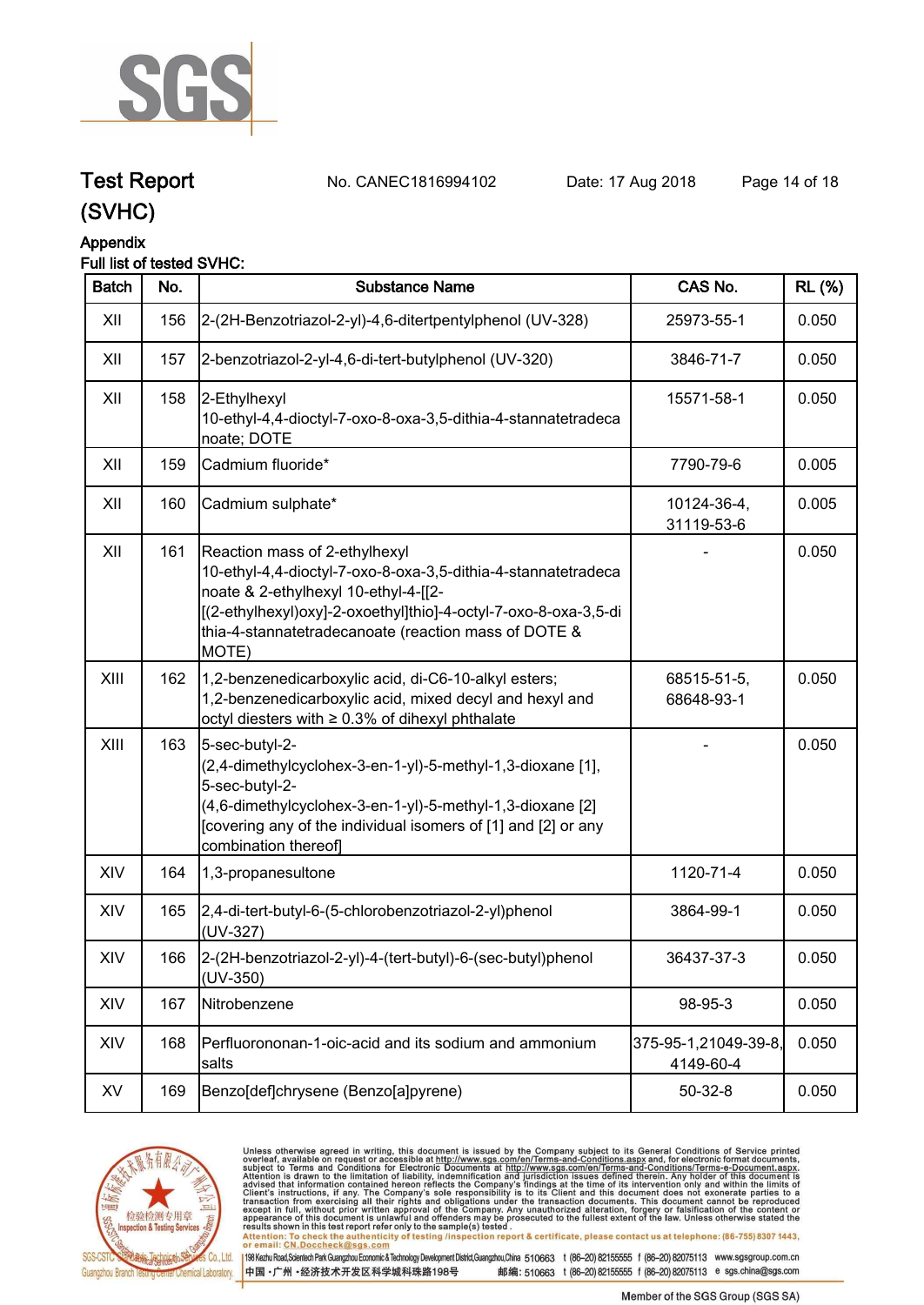

**Test Report. No. CANEC1816994102 Date: 17 Aug 2018. Page 15 of 18.**

### **(SVHC)**

#### **Appendix**

### **Full list of tested SVHC:**

| <b>Batch</b> | No. | <b>Substance Name</b>                                                                                                                                                               | CAS No.                          | <b>RL (%)</b> |
|--------------|-----|-------------------------------------------------------------------------------------------------------------------------------------------------------------------------------------|----------------------------------|---------------|
| XVI          | 170 | 4,4'-isopropylidenediphenol (bisphenol A)                                                                                                                                           | 80-05-7                          | 0.050         |
| XVI          | 171 | 4-Heptylphenol, branched and linear                                                                                                                                                 |                                  | 0.050         |
| XVI          | 172 | Nonadecafluorodecanoic acid (PFDA) and its sodium and<br>ammonium salts                                                                                                             | 3108-42-7,335-76-2,3<br>830-45-3 | 0.050         |
| XVI          | 173 | p-(1,1-dimethylpropyl)phenol                                                                                                                                                        | 80-46-6                          | 0.050         |
| XVII         | 174 | Perfluorohexane-1-sulphonic acid and its salts                                                                                                                                      |                                  | 0.050         |
| <b>XVIII</b> | 175 | Dodecachloropentacyclo[12.2.1.16,9.02,13.05,10]octadeca-7<br>15-diene ("Dechlorane Plus"™) [covering any of its<br>individual anti- and syn-isomers or any combination thereof]     |                                  | 0.050         |
| XVIII        | 176 | Benz[a]anthracene                                                                                                                                                                   | 56-55-3, 1718-53-2               | 0.050         |
| <b>XVIII</b> | 177 | Cadmium nitrate*                                                                                                                                                                    | 10022-68-1,<br>10325-94-7        | 0.005         |
| XVIII        | 178 | Cadmium carbonate*                                                                                                                                                                  | 513-78-0                         | 0.005         |
| <b>XVIII</b> | 179 | Cadmium hydroxide*                                                                                                                                                                  | 21041-95-2                       | 0.005         |
| <b>XVIII</b> | 180 | Chrysene                                                                                                                                                                            | 218-01-9,<br>1719-03-5           | 0.050         |
| XVIII        | 181 | Reaction products of 1,3,4-thiadiazolidine-2,5-dithione,<br>formaldehyde and 4-heptylphenol, branched and linear<br>(RP-HP) [with ≥0.1% w/w 4-heptylphenol, branched and<br>linear] |                                  | 0.050         |
| XIX          | 182 | Benzene-1,2,4-tricarboxylic acid 1,2-anhydride (trimellitic<br>anhydride)                                                                                                           | 552-30-7                         | 0.050         |
| XIX          | 183 | Benzo[ghi]perylene                                                                                                                                                                  | 191-24-2                         | 0.050         |
| XIX          | 184 | Decamethylcyclopentasiloxane (D5)                                                                                                                                                   | 541-02-6                         | 0.050         |
| XIX          | 185 | Dicyclohexyl phthalate (DCHP)                                                                                                                                                       | 84-61-7                          | 0.050         |
| XIX          | 186 | Disodium octaborate*                                                                                                                                                                | 12008-41-2                       | 0.005         |
| XIX          | 187 | Dodecamethylcyclohexasiloxane (D6)                                                                                                                                                  | 540-97-6                         | 0.050         |



Unless otherwise agreed in writing, this document is issued by the Company subject to its General Conditions of Service printed<br>overleaf, available on request or accessible at http://www.sgs.com/en/Terms-and-Conditions.asp results shown in this test report refer only to the sample(s) tested .<br>Attention: To check the authenticity of testing /inspection report & certificate, please contact us at telephone: (86-755) 8307 1443,<br>or email: <u>CN.Doc</u>

198 Kezhu Road,Scientech Park Guangzhou Economic & Technology Development District,Guangzhou,China 510663 t (86-20) 82155555 f (86-20) 82075113 www.sgsgroup.com.cn

中国·广州·经济技术开发区科学城科珠路198号 邮编: 510663 t (86-20) 82155555 f (86-20) 82075113 e sgs.china@sgs.com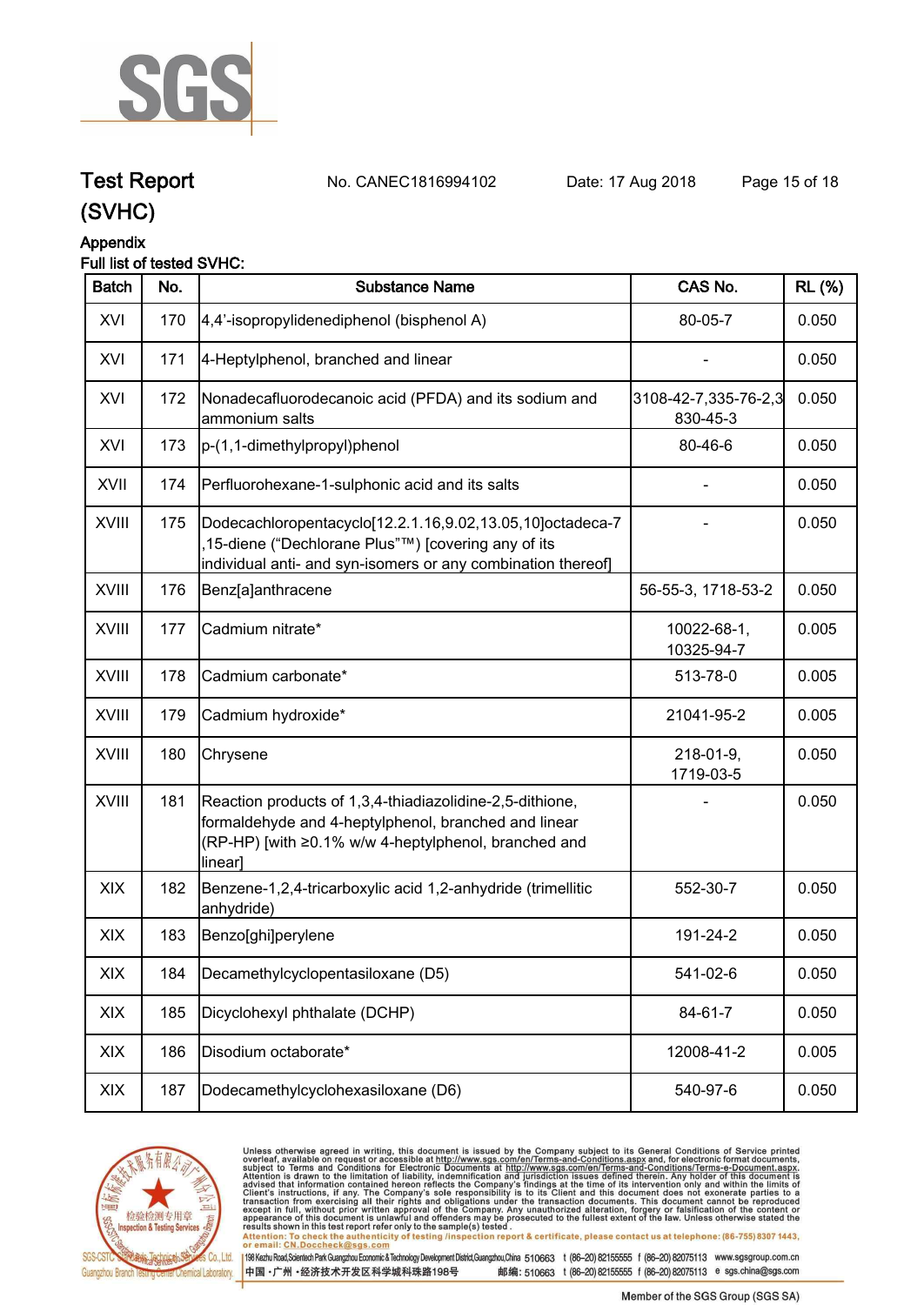

## **Test Report. No. CANEC1816994102 Date: 17 Aug 2018. Page 16 of 18.**

### **(SVHC)**

**Appendix**

### **Full list of tested SVHC:**

| <b>Batch</b> | No. | Substance Name                    | CAS No.        | <b>RL</b> (%) |
|--------------|-----|-----------------------------------|----------------|---------------|
| XIX          | 188 | Ethylenediamine                   | $107 - 15 - 3$ | 0.050         |
| XIX          | 189 | _ead*                             | 7439-92-1      | 0.005         |
| XIX          | 190 | Octamethylcyclotetrasiloxane (D4) | 556-67-2       | 0.050         |
| XIX          | 191 | Terphenyl hydrogenated            | 61788-32-7     | 0.050         |



Unless otherwise agreed in writing, this document is issued by the Company subject to its General Conditions of Service printed<br>overleaf, available on request or accessible at http://www.sgs.com/en/Terms-and-Conditions.as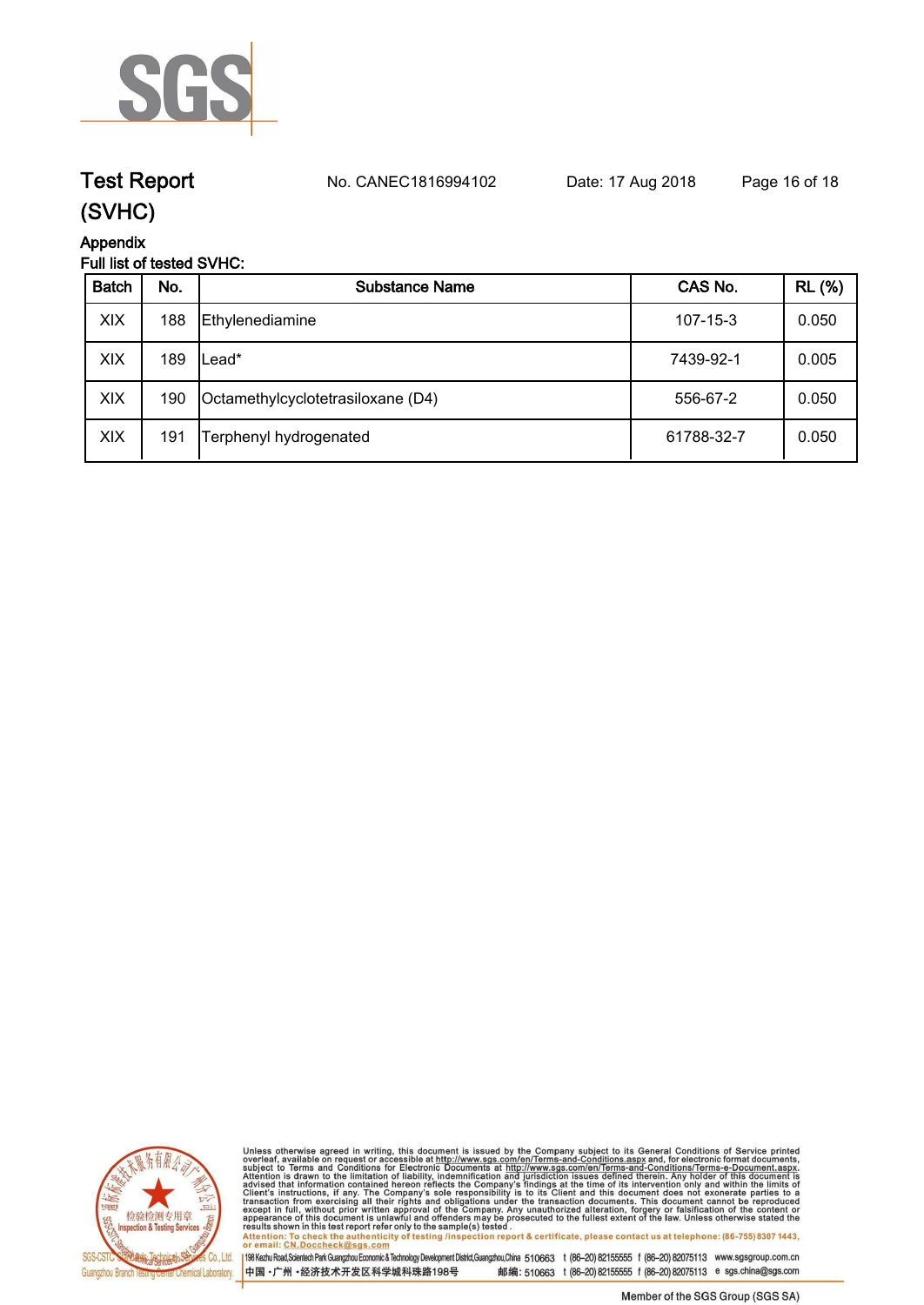

**Test Report. No. CANEC1816994102 Date: 17 Aug 2018. Page 17 of 18.**

## **(SVHC)**

## **ATTACHMENTS SVHC Testing Flow Chart**

 **1) Name of the person who made testing: Hogan Lv / Iris Zhong**

**2) Name of the person in charge of testing: Bella Wang / Qiong Liu**





Unless otherwise agreed in writing, this document is issued by the Company subject to its General Conditions of Service printed<br>overleaf, available on request or accessible at http://www.sgs.com/en/Terms-and-Conditions.asp Attention: To check the authenticity of testing /inspection report & certificate, please contact us at telephone: (86-755) 8307 1443,<br>Attention: To check the authenticity of testing /inspection report & certificate, please